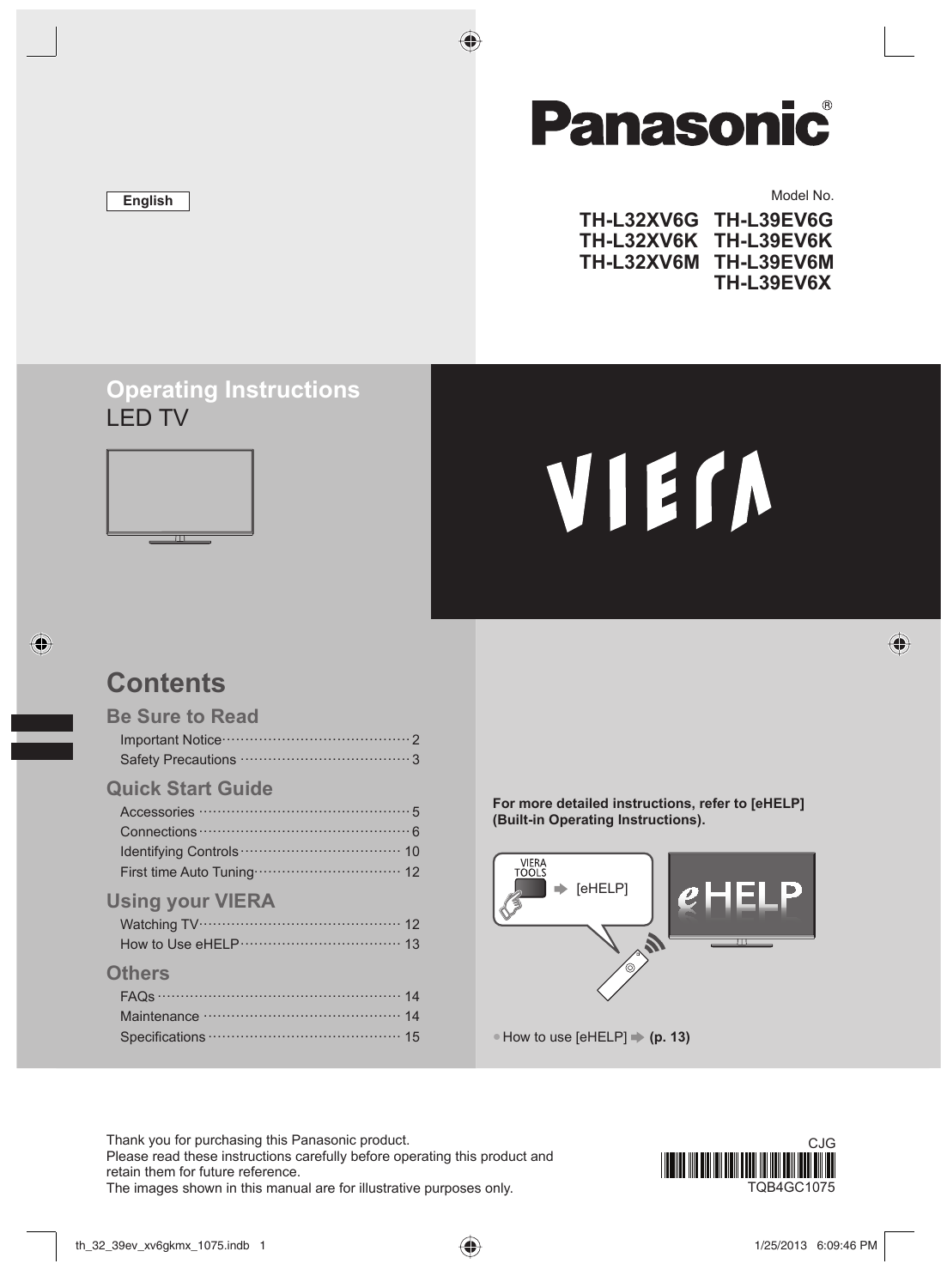

Panasonic does not guarantee operation and performance of peripheral devices made by other manufacturers; and we disclaim any liability or damage arising from operation and/or performance from usage of such other maker's peripheral devices.

**S** T in **■**

● ● ● ● ●

●

●

**■**

●

●

● ●

●

The recording and playback of content on this or any other device may require permission from the owner of the copyright or other such rights in that content. Panasonic has no authority to and does not grant you that permission and explicitly disclaims any right, ability or intention to obtain such permission on your behalf. It is your responsibility to ensure that your use of this or any other device complies with applicable copyright legislation in your country. Please refer to that legislation for more information on the relevant laws and regulations involved or contact the owner of the rights in the content you wish to record or playback.

This product is licensed under the AVC patent portfolio license for the personal and non-commercial use of a consumer to (i) encode video in compliance with the AVC Standard ("AVC Video") and/or (ii) decode AVC Video that was encoded by a consumer engaged in a personal and non-commercial activity and/or was obtained from a video provider licensed to provide AVC Video. No license is granted or shall be implied for any other use.

Additional information may be obtained from MPEG LA, LLC.

See http://www.mpegla.com.

Panasonic and its affiliates make no representations or warranties of any kind with respect to the USB devices and the performance of communication between the USB devices and the USB port of Panasonic products, and expressly disclaims any and all warranties, whether express or implied or otherwise, including without limitation any implied warranty of fitness for a particular purpose, any loss of data, and any implied warranties arising from course of dealing or course of performance of data communication between the USB devices and the USB port of Panasonic products.

Transport only in upright position

**2**

| <b>DOLB</b> |
|-------------|
| DIGITAL     |



#### (XV6K series) (EV6K series)

◈



●For the information of the trademarks, refer to [eHELP] (Support > Licence).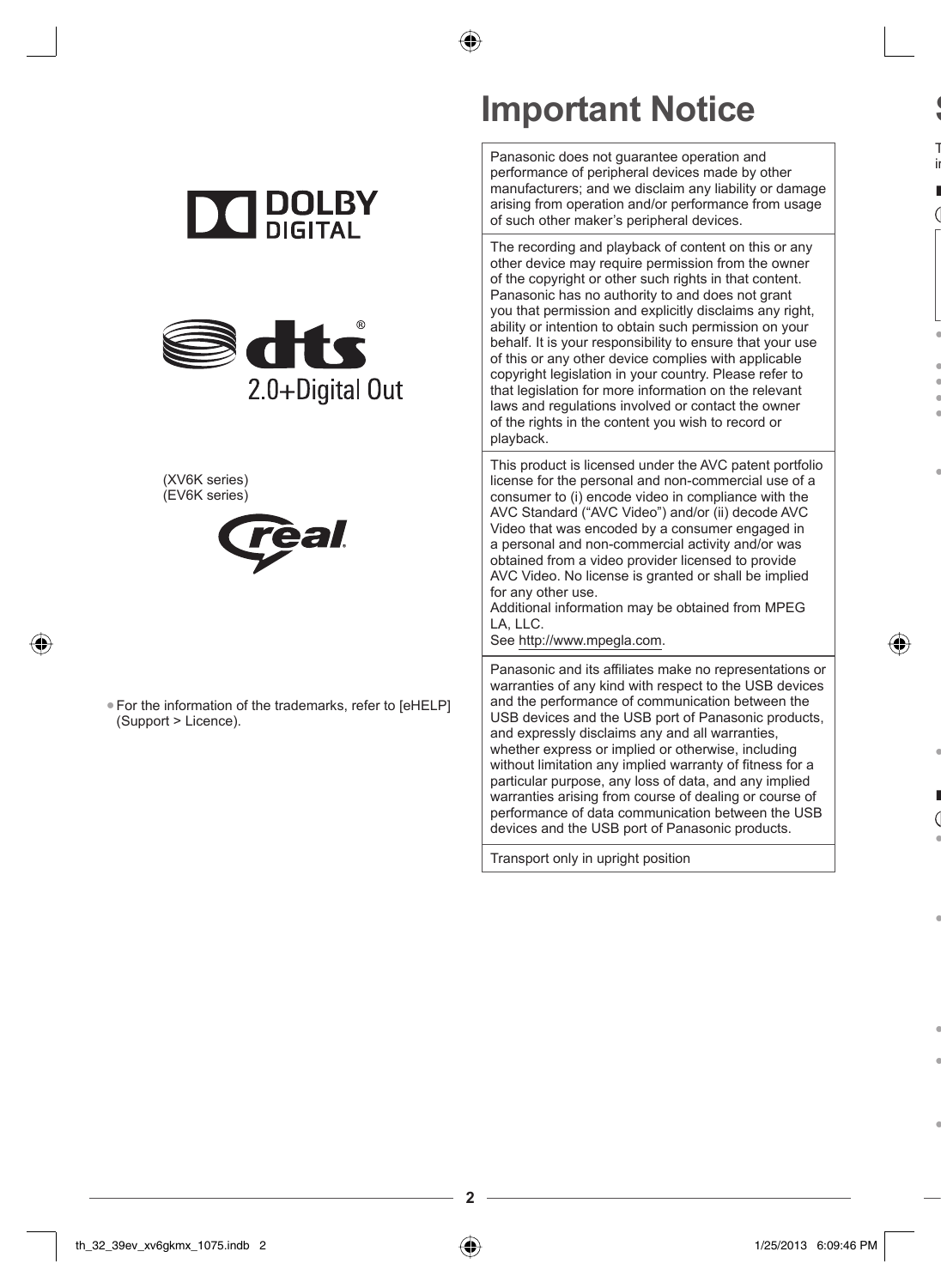# **Safety Precautions**

To help avoid risk of electrical shock, fire, damage or injury, please follow the warnings and cautions below:

# ■ **Mains plug and lead**

#### **Warning**

If you detect anything unusual, immediately remove the mains plug. ●Mains plug types vary between

- countries. ●This TV is designed to operate on AC 110-240 V, 50 /
- 60 Hz. (TH-L32XV6K: AC 220-240 V, 50 / 60 Hz)
- ●Insert the mains plug fully into the socket outlet.
- ●Ensure that the mains plug is easily accessible.
- ●Disconnect the mains plug when cleaning the TV.
- ●Do not touch the mains plug with wet
- hands.



- Do not place a heavy object on the lead.
- Do not place the lead near a high temperature object.
- Do not pull on the lead. Hold onto the mains plug body when disconnecting the plug.
- Do not move the TV with the lead plugged into a socket outlet.
- Do not twist the lead, bend it excessively or stretch it.
- Do not use a damaged mains plug or socket outlet.
- Ensure the TV does not crush the mains lead.
- ●Do not use any mains lead other than that provided with this TV.

# **■ Take care**

# **Warning**

- ●Do not remove covers and never modify the TV yourself as live parts are accessible when they are removed. There are no user serviceable parts inside.
- ●Do not expose the TV to rain or excessive moisture. This TV must not be exposed to dripping or splashing water and objects filled with liquid, such as vases, must not be placed on top of or above the TV.
- ●Do not insert foreign objects into the TV through the air vents.
- ●Do not use an unapproved pedestal / mounting equipment. Be sure to ask your local Panasonic dealer to perform the setup or installation of approved wallhanging brackets.
- ●Do not apply strong force or impact to the display panel.
- ●Do not place the TV on sloped or unstable surfaces, and ensure that the TV does not hang over the edge of the base.
- ●This TV is designed for table-top use.
- ●Do not expose the TV to direct sunlight and other sources of
- heat.



# ■ **Dangerous part / Small object**

### **Warning**

This product contains possibly dangerous parts such as plastic bags, that can be breathed in or swallowed by young children accidentally. Keep these parts out of reach of young children.

### **■ Pedestal**

# **Warning**

. Do not disassemble or modify the pedestal.

# **Caution**

- Do not use any pedestal other than the one provided with this TV.
- ●Do not use the pedestal if it becomes warped or physically damaged. If this occurs, contact your nearest Panasonic dealer immediately.
- ●During setup, make sure that all screws are securely tightened.
- Ensure that the TV does not suffer any impact during installation of the pedestal.
- ●Ensure that children do not climb onto the pedestal.
- ●Install or remove the TV from the pedestal with at least two people.
- ●Install or remove the TV by the specified procedure.

# **■ Radio wave**

### **Warning**

**3**

- Do not use the TV in any medical institutions or locations with medical equipment. Radio waves may interfere with the medical equipment and cause accidents due to the malfunction.
- ●Do not use the TV near any automatic control equipment such as automatic doors or fire alarms. Radio waves may interfere with the automatic control equipment and cause accidents due to the malfunction.
- ●Keep the distance at least 22 cm from the TV when you have a cardiac pacemaker. Radio waves may interfere with the operation of the pacemaker.
- ●Do not disassemble or alter the TV in any way.











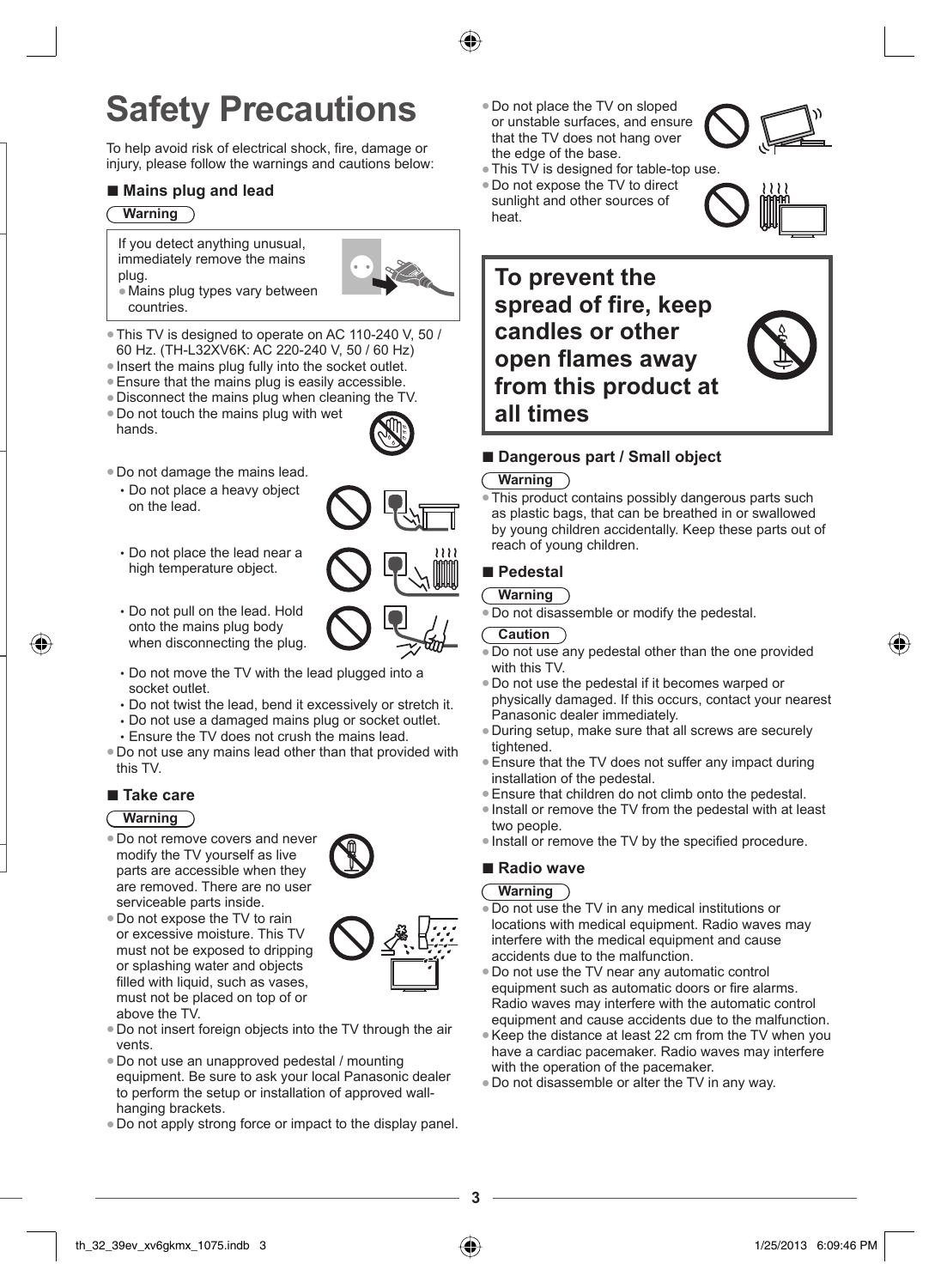

# **■ Built-in wireless LAN**

### **Caution**

- ●Do not use the built-in wireless LAN to connect to any wireless network (SSID\*) for which you do not have usage rights. Such networks may be listed as a result of searches. However, using them may be regarded as illegal access.
- \*SSID is a name for identifying a particular wireless network for transmission.
- ●Do not subject the built-in wireless LAN to high temperatures, direct sunlight or moisture.
- ●Data transmitted and received over radio waves may be intercepted and monitored.
- ●The built-in wireless LAN uses 2.4 GHz and 5 GHz frequency bands. To avoid malfunctions or slow response caused by radio wave interference, keep the TV away from the devices such as other wireless LAN devices, microwaves, mobile phones and the devices that use 2.4 GHz and 5 GHz signals when using the built-in wireless LAN.
- ●When noises occur due to the static electricity, etc., the TV might stop operating for the protection of the devices. In this case, turn the TV off with Mains power On / Off switch, then turn it on again.
- ●Additional information for the wireless LAN and access point may be on the following website. (English only) http://panasonic.net/viera/support

# **■ Ventilation**

#### **Caution**

Allow sufficient space around the TV in order to help prevent excessive heat, which could lead to early failure of some electronic components.

Minimum distance:



●Ventilation should not be impeded by covering the ventilation openings with items such as newspapers, tablecloths



●Whether you are using a pedestal or not, always ensure the vents at the bottom of the TV are not blocked and there is sufficient space to enable adequate ventilation.

### ■ **Moving the TV**

### **Caution**

and curtains.

- Before moving the TV, disconnect all cables.
- ●Move the TV with at least two people. Support as shown to avoid injury by the TV tipping or falling.



**4**

# ■ **When not in use for a long time**

#### **Caution**

This TV will still consume some power even in the Off mode, as long as the mains plug is still connected to a live socket outlet.

**A R**

**P**

● ●

**■**

●Remove the mains plug from the wall socket when the TV is not in use for a prolonged period of time.

#### **■ Use conditions**

#### **Caution**

 $\overline{\text{This appliance}}$  is intended for use in tropical climates.

### ■ **Battery for the Remote Control**

#### **Caution**

- ●Incorrect installation may cause battery leakage, corrosion and explosion.
- Replace only with the same or equivalent type.
- . Do not mix old and new batteries.
- ●Do not mix different battery types (such as alkaline and manganese batteries).
- ●Do not use rechargeable batteries (Ni-Cd, etc.).
- ●Do not burn or break up batteries.
- ●Do not expose batteries to excessive heat such as sunshine, fire or the like.
- ●Make sure you dispose of batteries correctly.

# **UAE Built-in wireless LAN**

TRA REGISTERED No: ER0081229/12 DEALER No: DA0052708/10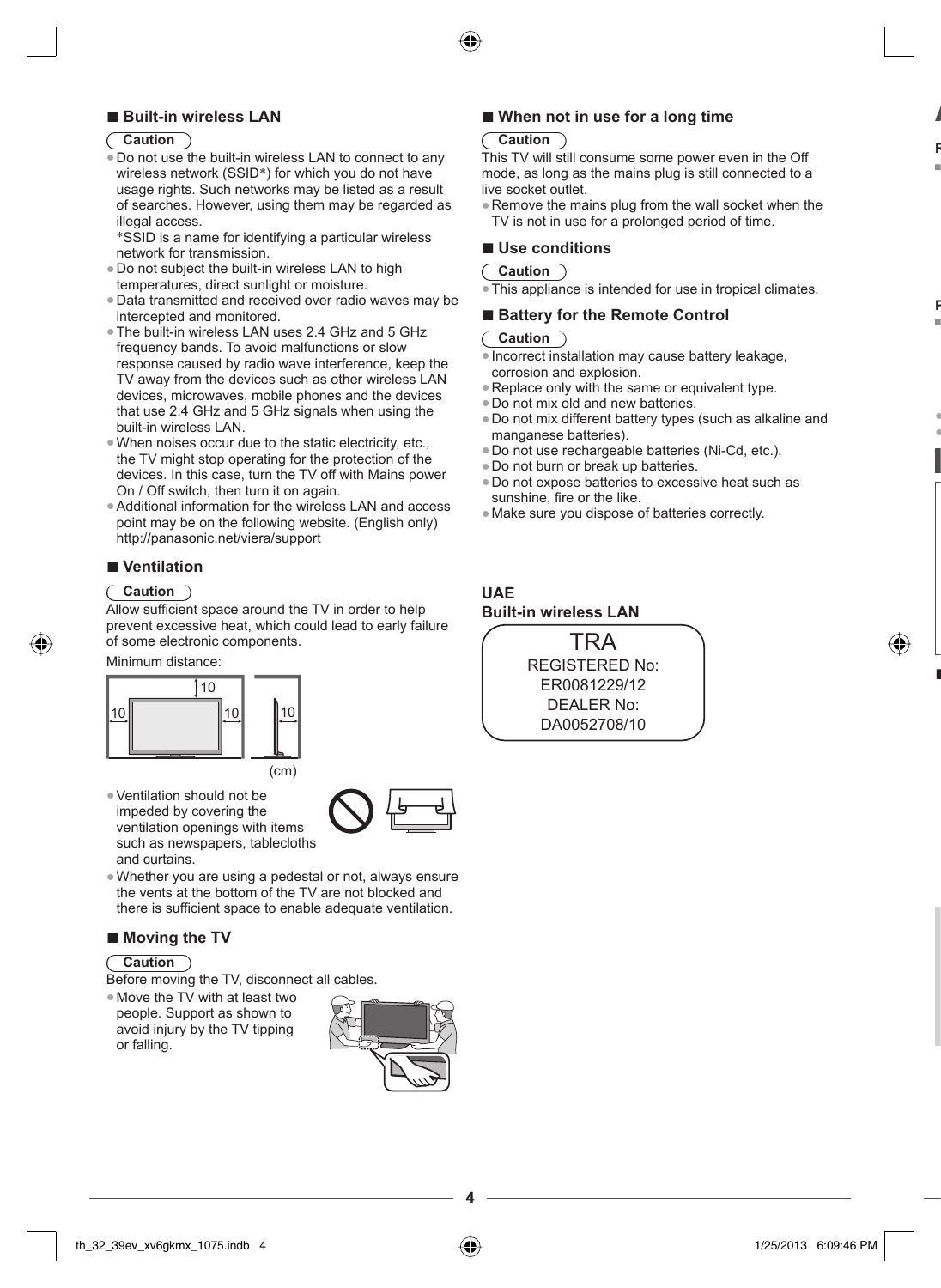

# **Accessories**

# **Remote Control**

 **(p. 10)** ●N2QAYB000825



◈



**Batteries (2)**

**Mains lead (p. 6)** (XV6G series) (EV6G series) (XV6K series) (EV6K series) (EV6X series)

(XV6M series) (EV6M series)



**Pedestal (see below)**



**Operating Instructions**

●Accessories may not be placed all together. Take care not to throw them away unintentionally. ●For the information of optional accessories, refer to [eHELP] (Support > Optional accessories).



■ **Assembling the pedestal** 



**Removing the pedestal from the TV**

Be sure to remove the pedestal in the following way when using the wall-hanging bracket or repacking the TV.

- **1** Remove the assembly screws  $\circledB$  from the TV.
- **2** Pull out the pedestal from the TV.
- **3** Remove the assembly screws  $\textcircled{a}$  from the bracket.



Secure the base as shown below to prevent the TV from falling over.

●The place where the base is secured should be thick enough and made of hard material.



Commercially available screw (not supplied) Diameter: 3 mm Length: 25 - 30 mm



**5**

⊕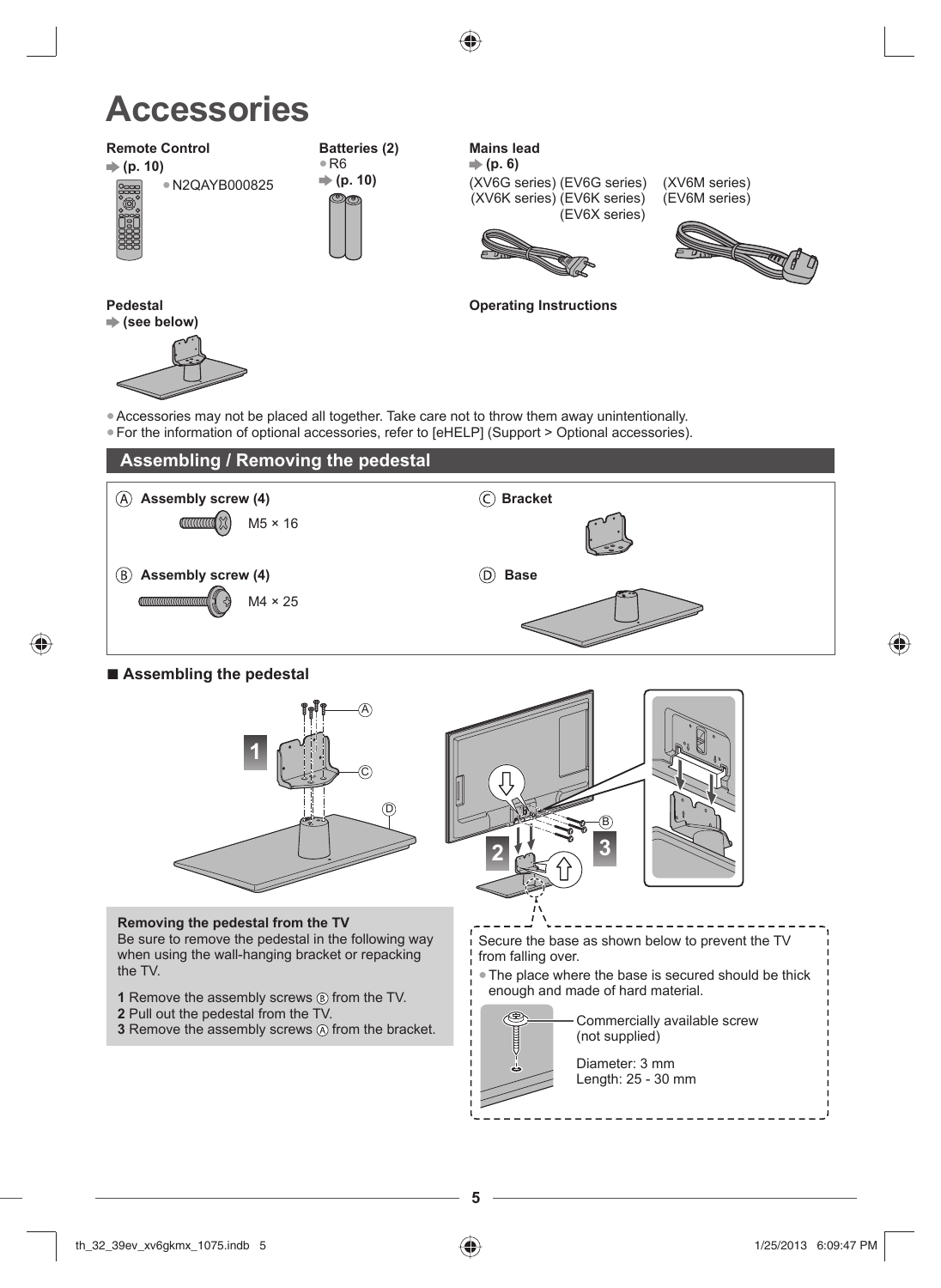

# **Connections**

- ●External equipment and cables shown are not supplied with this TV.
- ●Ensure that the unit is disconnected from the mains socket before attaching or disconnecting any leads.
- Check the type of terminals and cable plugs are correct when connecting.
- ●Always use a fully wired HDMI cable.
- ●Keep the TV away from electronic equipment (video equipment, etc.) or equipment with an infrared sensor. Otherwise, distortion of image / sound may occur or operation of other equipment may be interfered.
- ●Also read the manual of the equipment being connected.

# **Terminals**



- **1 USB 1 2 port**
- **2 AV2**
- **3 Aerial terminal (see below)**
- **4 AUDIO OUT**
- **5 AV1 (COMPONENT / VIDEO) (p. 8)**

**■** T

**■** T

● ● ● **■** T

♠

**■**

B

- **6 HDMI1**  $2 \neq (p. 7, 8)$
- **7 ETHERNET**  $\Rightarrow$  (p. 7)

# **Basic connections**

♠



50 / 60 Hz)

- ●Keep RF (aerial) cable away from the mains lead to avoid and minimise mains interference pickup.
- ●Do not place the RF cable under the TV.
- ●An aerial, correct cable (75 Ω coaxial) and correct terminating plug are required to obtain optimum quality picture and sound.
- ●If a communal aerial system is used, you may require the correct connection cable and plug between the wall aerial socket and the TV.
- ●Your local Television Service Centre or dealer may be able to assist you in obtaining the correct aerial system for your particular area and the accessories required.
- ●Any matters regarding aerial installation, upgrading of existing systems or accessories required, and the costs incurred, are the responsibility of you, the customer.

**6**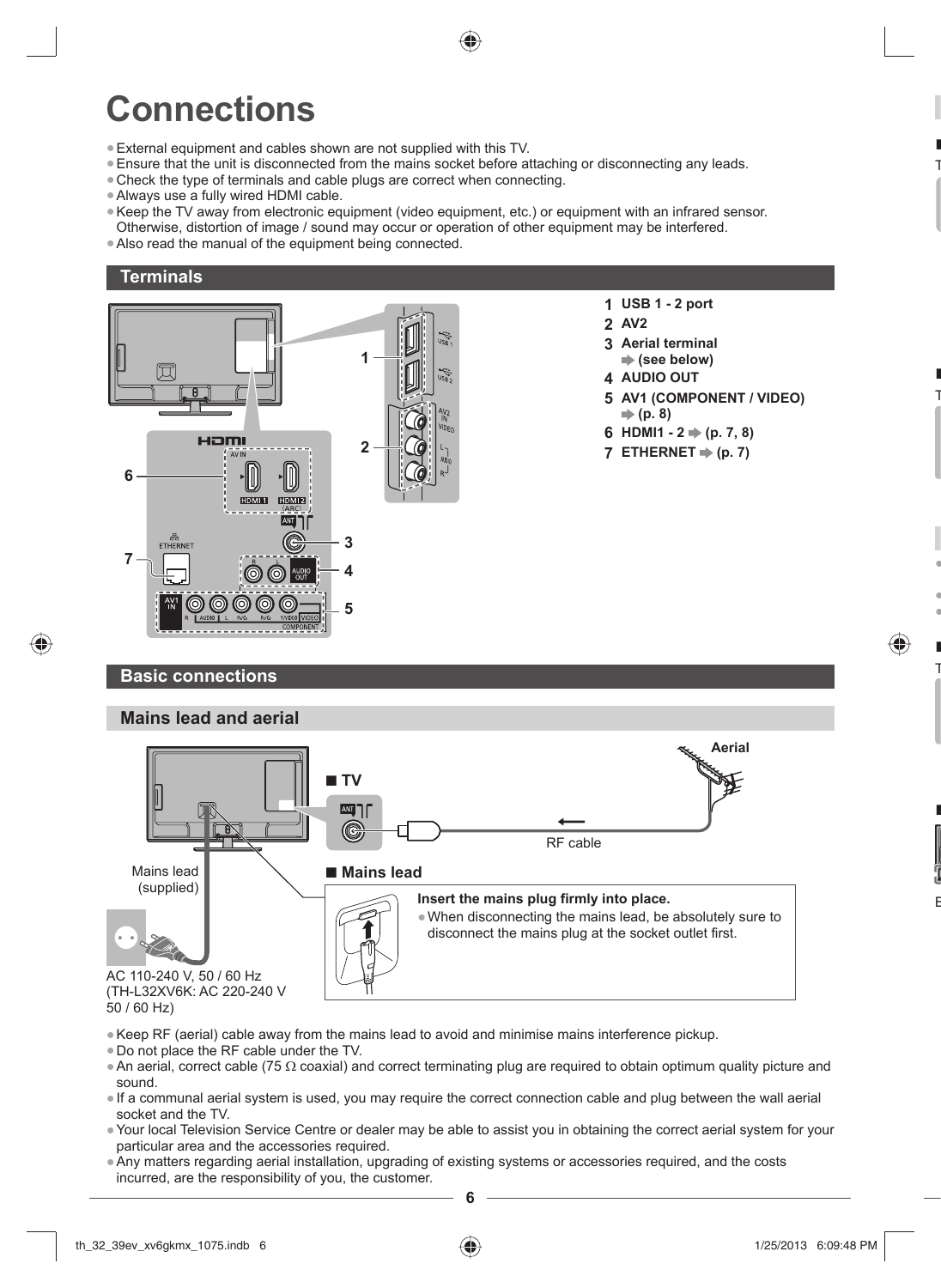# **AV devices**



♠

# **Network**

●To enable the network service functions (VIERA Connect, etc.), you need to connect the TV to a broadband network environment. If you do not have any broadband network services, please consult your retailer for assistance.

- ●Prepare the internet environment for wired connection or wireless connection.
- Setup of the network connection will start when first using the TV. **→ (p. 12)**

# **■ Wired connection**



#### **■ Wireless connection**



Built-in wireless LAN

d

◈

ur

♠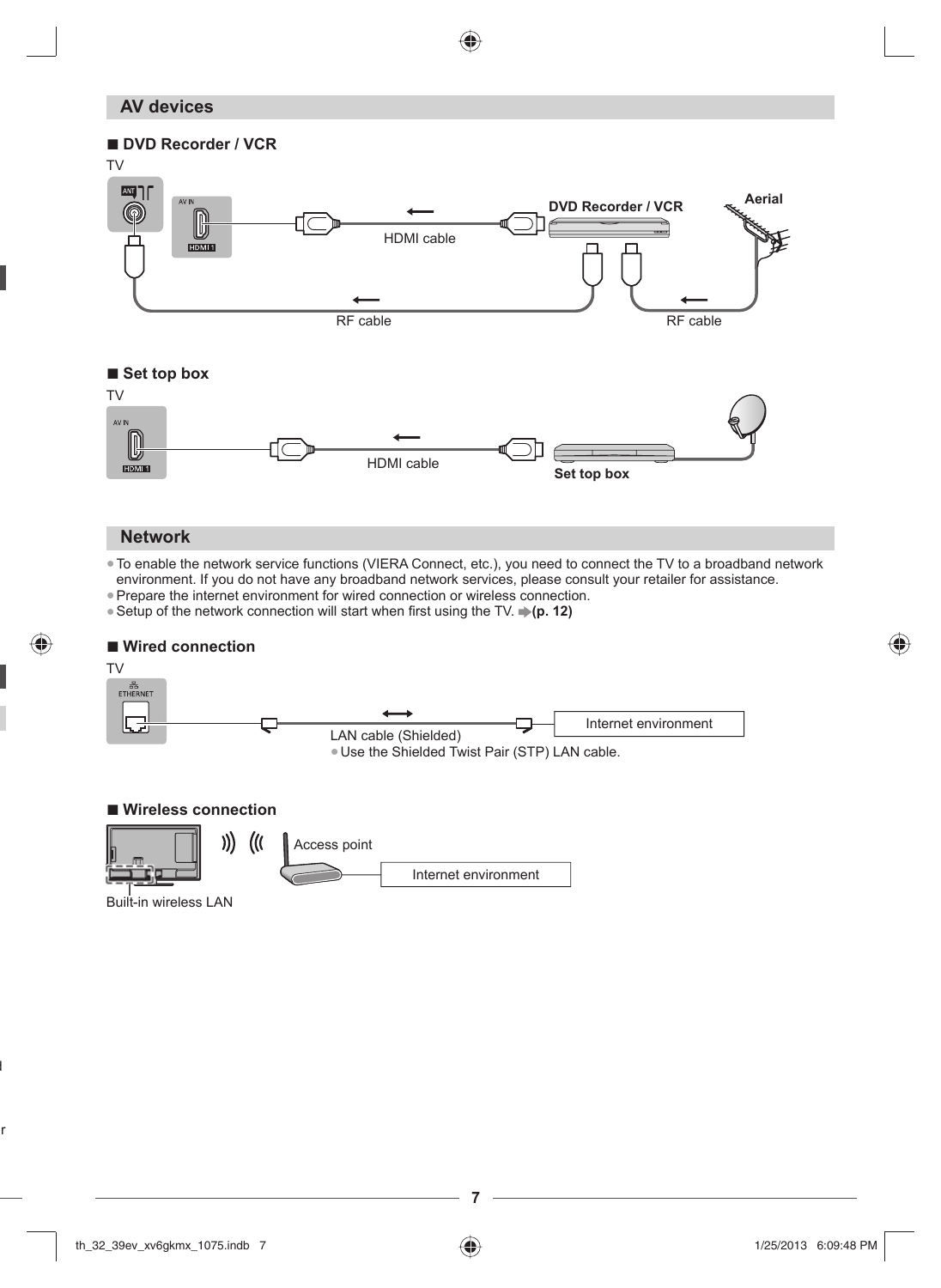# **Other connections**

### **■ DVD player**

(COMPONENT equipment)



♠

# ■ **Camcorder / Game equipment**

(VIDEO equipment)



■ **Amplifier** (to listen with speakers)



●Use HDMI2 for connecting an amplifier. This connection is applicable when using an amplifier that has ARC (Audio Return Channel) function.

●To enjoy the sound from the external equipment in multi-channel sound (e.g. Dolby Digital 5.1ch), connect the equipment to the amplifier. For the connections, read the manuals of the equipment and amplifier.





**T**

T ( T ( T ( T T T V

\*

◈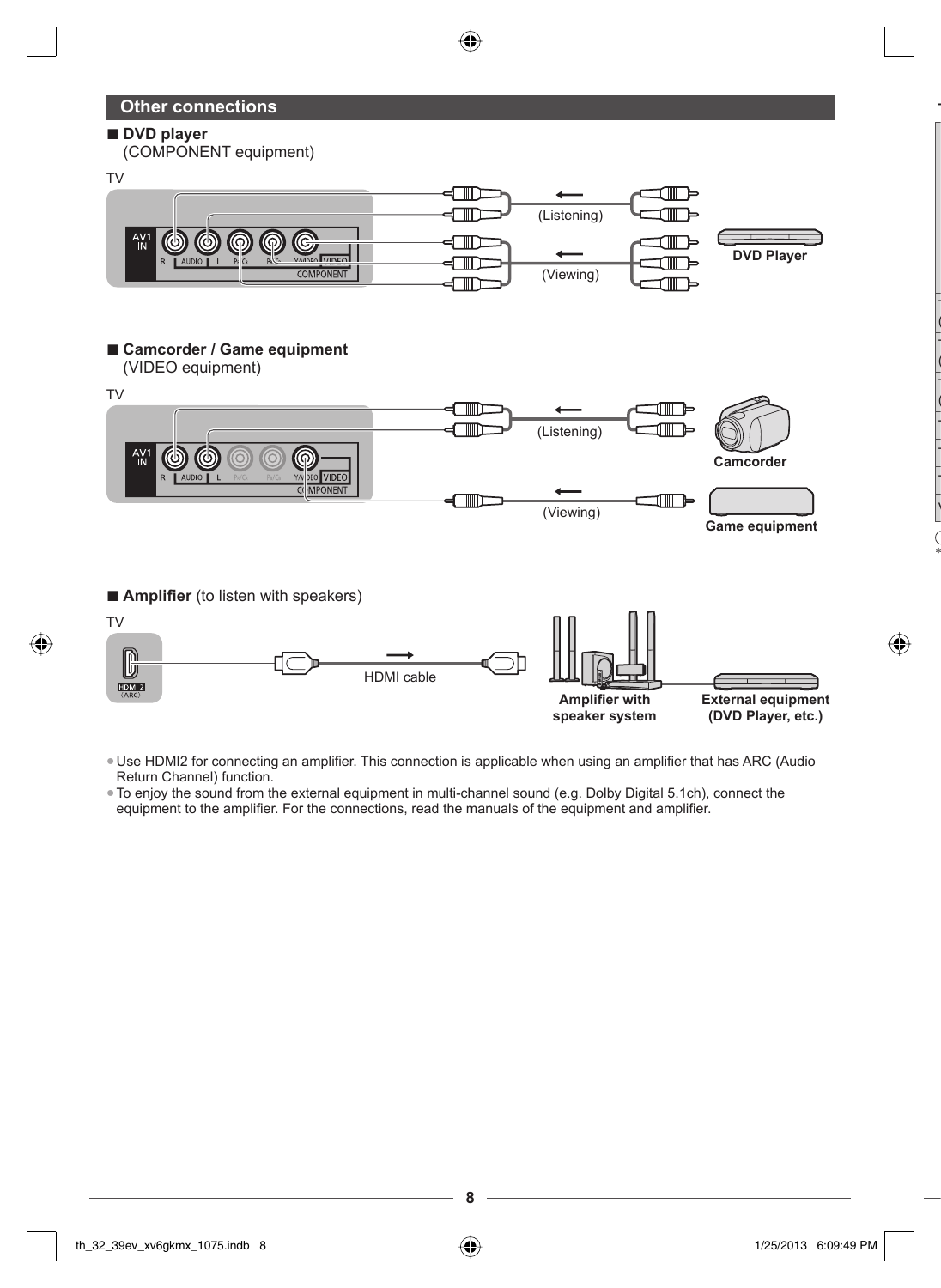# **Types of connectable equipment to each terminal**

|                                                          | <b>Terminal</b>                                    |                                                                                                                |                                 |                |               |                         |  |  |  |
|----------------------------------------------------------|----------------------------------------------------|----------------------------------------------------------------------------------------------------------------|---------------------------------|----------------|---------------|-------------------------|--|--|--|
|                                                          | AV <sub>1</sub>                                    |                                                                                                                |                                 |                |               |                         |  |  |  |
| <b>Features</b>                                          | <b>COMPONENT</b>                                   | <b>VIDEO</b>                                                                                                   | AV2                             | AUDIO OUT      | ETHERNET      | HDMI1<br>$\overline{v}$ |  |  |  |
|                                                          | $\circledcirc$<br>$\circledcirc$<br>$\circledcirc$ | $\bigcircled{\scriptstyle\circledcirc}\bigcirc\bigcirc\limits_{\scriptscriptstyle\vee\!\mid\!\in\!\mathbb{C}}$ | $\bigcircledcirc$<br>$_{\odot}$ | $\circledcirc$ | 롦<br>ETHERNET |                         |  |  |  |
| To play back videocassettes / DVDs<br>(VCR / DVD Player) |                                                    | ∩                                                                                                              | ⌒                               |                |               |                         |  |  |  |
| To watch satellite broadcasts<br>(Set top box)           |                                                    | $\subset$                                                                                                      | ⌒                               |                |               |                         |  |  |  |
| To watch camcorder images<br>(Video camera)              |                                                    |                                                                                                                |                                 |                |               |                         |  |  |  |
| To play games (Game equipment)                           |                                                    | ∩                                                                                                              | ∩                               |                |               | ∩                       |  |  |  |
| To use amplifier with speaker system                     |                                                    |                                                                                                                |                                 | ∩              |               | $\bigcirc$              |  |  |  |
| To use network services                                  |                                                    |                                                                                                                |                                 |                | ∩             |                         |  |  |  |
| <b>VIERA Link</b>                                        |                                                    |                                                                                                                |                                 |                |               | ⊖                       |  |  |  |

⊕

◈

◯ : Recommended Connection<br>\*: Use HDMI2 for connecting an amplifier. This connection is applicable when using an amplifier that has ARC (Audio Return Channel) function.

**9**

◈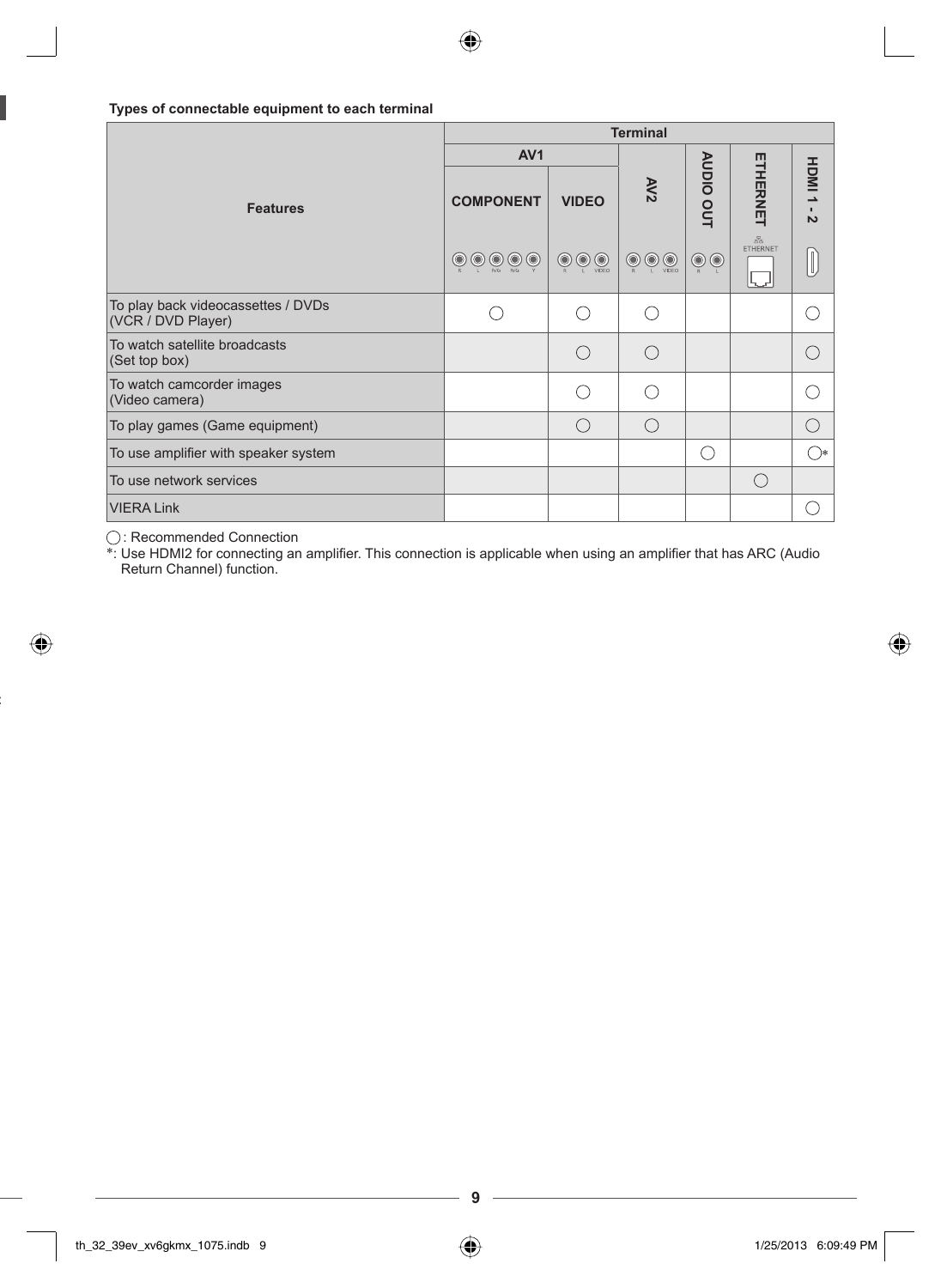# **Identifying Controls**

# **Remote Control**



- **1 Standby On / Off switch**
- **2 VIERA TOOLS**

♠

- ●Displays some special feature icons and accesses easily.
- **3 [Main Menu]**
	- Press to access Picture, Sound, Network, Timer, Setup and Help Menus.
- **4 Picture Selection**
	- ●Changes [Viewing Mode].
- **5 Information**
	- ●Displays channel and programme information.

# **6 OK**

- ●Confirms selections and choices.
- ●Press after selecting channel positions to quickly change channel.

●

M **■**  $\mathsf{C}$ re E

⊕

 $\mathsf{C}$ 

- **7 [Option Menu]**
	- **Easy optional setting for viewing, sound, etc.**
- **8 Coloured buttons**
	- **(red-green-yellow-blue)** ●Used for the selection, navigation and operation of
	- various functions.
- **9 Aspect**
	- ●Changes aspect ratio.
- **10 Volume Up / Down**

#### **11 Numeric buttons**

- Changes channel and teletext pages.
- Sets characters.
- ●When in Standby mode, switches TV on.
- **12 STILL**
	- ●Freeze / unfreeze picture.

#### **13 Input mode selection**

- ●TV switches to TV mode.
- ●AV switches to AV input mode from Input
- Selection list.
- **14 Off Timer**
	- ●Sets the time for the TV to automatically turn off.
- **15 Sound Selection**
- Changes multiplex sound mode in TV mode.
- **16 Exit** ●Returns to the normal viewing screen.
- **17 Cursor buttons**
- ●Makes selections and adjustments.
- **18 Return**
	- ●Returns to the previous menu / page.
- **19 Channel Up / Down**
- **20 Sound Mute On / Off**
- **21 Last view**
	- ●Switches to previously viewed channel or input mode.

# **■ Installing / Removing batteries**

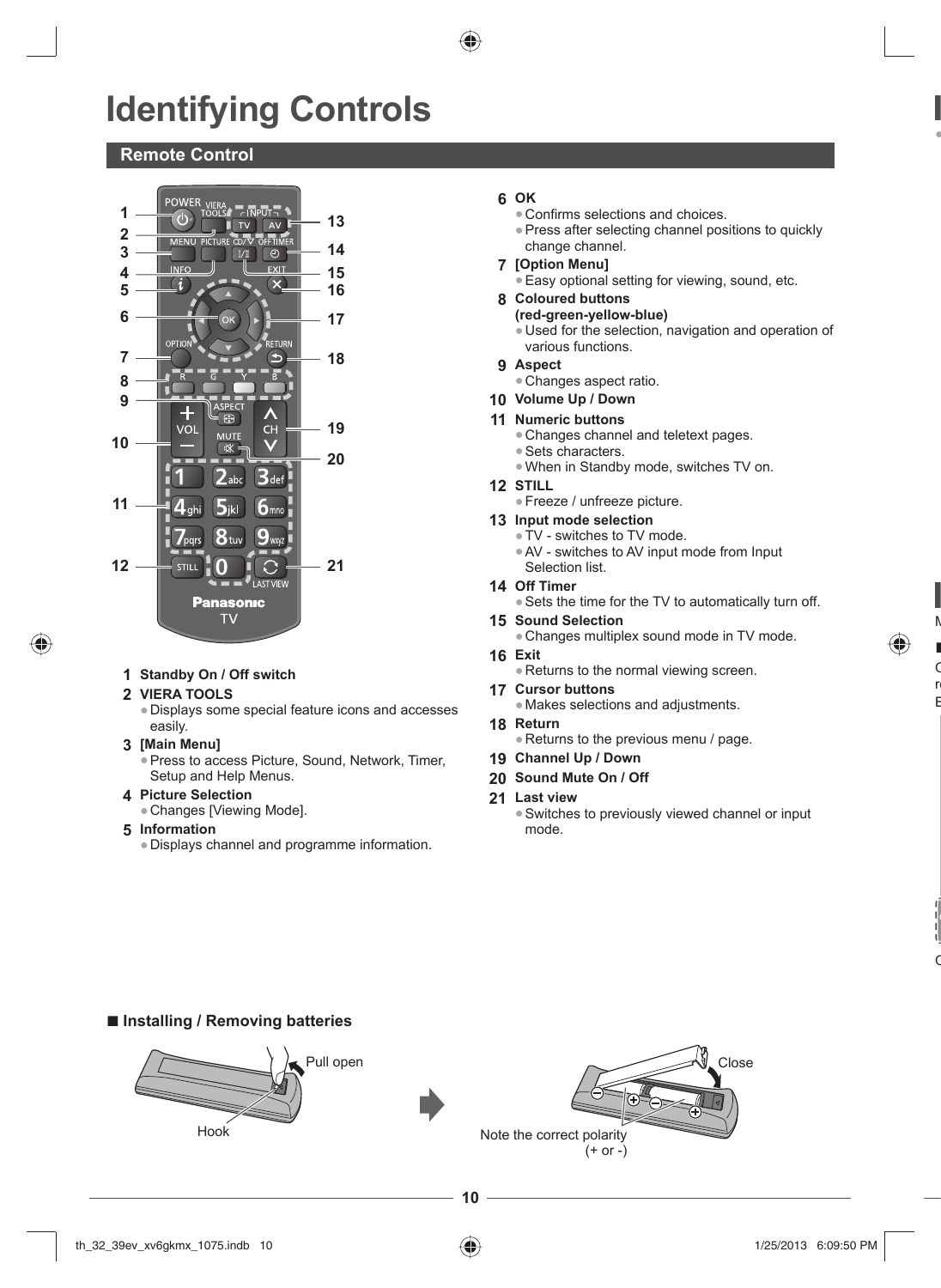# **Indicator / Control panel**

●When pressing 1, 2, 3 buttons, the control panel guide appears on the right side of the screen for 3 seconds to highlight the pressed button.



Rear side of the TV

of

⊕

# **1 Input mode selection**

• Press repeatedly until you reach the desired mode.

#### **[Main Menu]**

- ●Press and hold for about 3 seconds to display main menu.
- **OK** (when in the menu system)
- **2** Channel Up / Down Cursor Up / Down (when in the menu system)
- **3** Volume Up / Down
- Cursor Left / Right (when in the menu system) **4 Mains power On / Off switch**
	- ●Use to switch the mains power.
- **5 Remote control signal receiver**
	- ●Do not place any objects between the TV remote control signal receiver and remote control.

#### **6 Ambient sensor**

• Senses brightness to adjust picture quality when [Ambient Sensor] in the Picture Menu is set to [On].

#### **7 Power LED**

**Red:** Standby

**Green:** On

●The LED blinks when the TV receives a command from the remote control.

# **Using the On Screen Displays** - Operation guide

Many features available on this TV can be accessed via the On Screen Display menu.

## **■ Operation guide**

Operation guide will help your operation by using the remote control.

### Example: [Sound Menu]



Operation guide

■ **How to use remote control MENU** 

Open the main menu

levels (left and right only)



Move the cursor / select from a range of options / select the menu item (up and down only) / adjust

Access the menu / store settings after adjustments have been made or options have been set



EXIT

Return to the previous menu





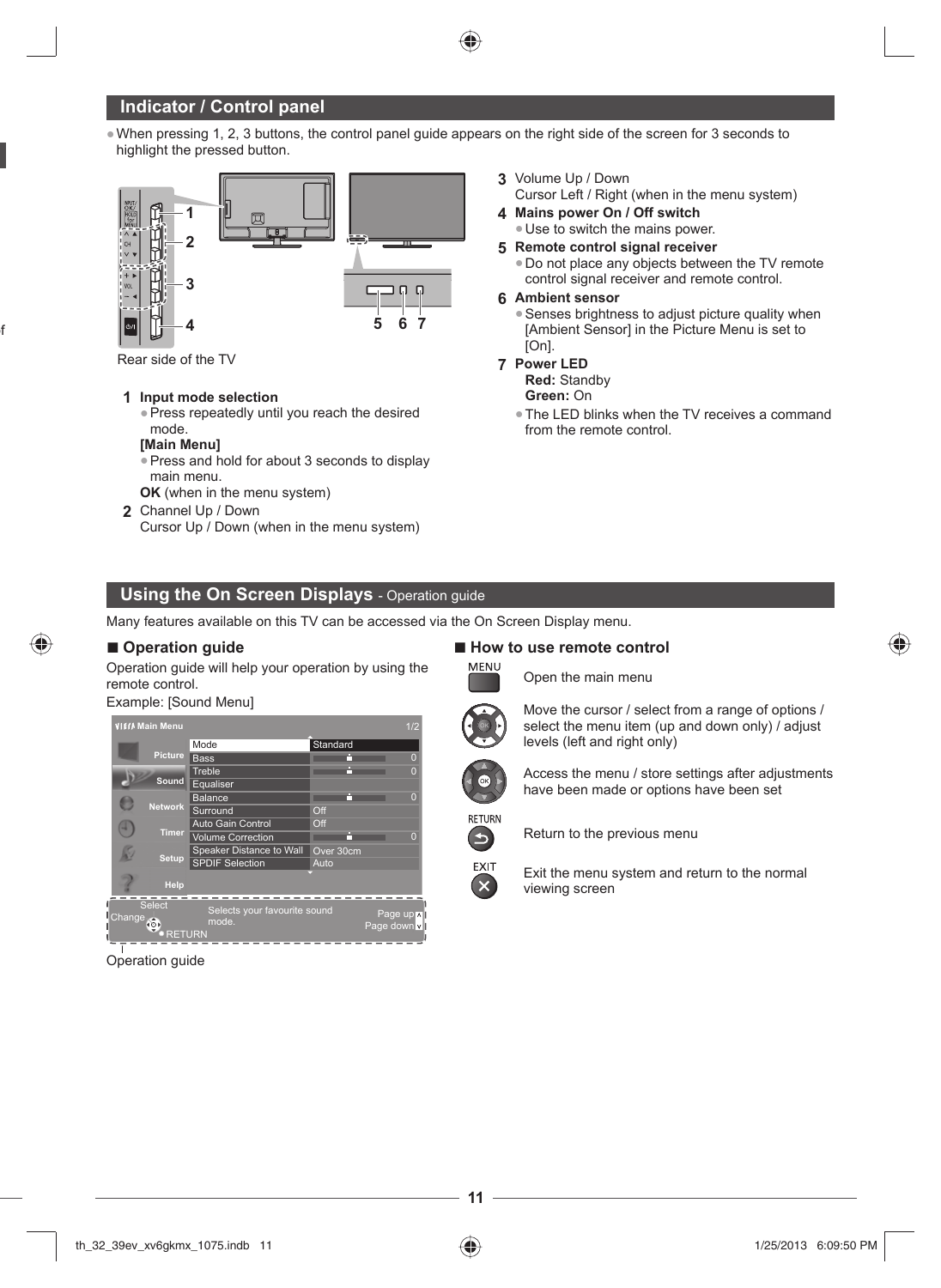# **First time Auto Tuning**

Automatically sets up the TV and searches for available TV channels when the TV is turned on for the first time.

- ●These steps are not necessary if the setup has been completed by your local dealer.
- ●Please complete connections (p. 6 9) and settings (if necessary) of the connected equipment before starting Auto Tuning. For details of settings for the connected equipment, read the manual of the equipment.

# **10 Plug the TV into mains socket and turn power on** POWER • Takes a few seconds to be displayed.



# **2 Select the following items**

Set up each item by following the on-screen instructions. **Select your language**

# **Select [Home]**

 $\mathbf{d}$ 

- Select [Home] viewing environment to use in your home environment.
- ●[Shop] is for shop display.
- ●To change viewing environment later on, you will need to initialise all settings by accessing Shipping Condition.

# **Set up the network connection**

# **Select your country**

- **Select your area**
- ●When selecting [CATV/Other], press the OK button, and then select the Channel Plan from Indian CATV, South Africa, American System, American CATV or Japan CATV.

# **Auto Tuning is now complete and your TV is ready for viewing.**

If tuning has failed, check the connection of the network, RF cable, and then follow the on-screen instructions.



# **Note**

- The TV will automatically go into Standby mode when no operation is performed for 4 hours if [Auto Standby] in the Timer Menu is set to [On].
- ●The TV will automatically go into Standby mode when no signal is received and no operation is performed for 10 minutes if [No signal Power off] in the Timer Menu is set to [On].
- ●To retune all channels **[Auto Tuning] in [Tuning Menu] (Setup Menu)**
- ●To add the available TV signal mode later **[Add TV Signal] in [Tuning Menu] (Setup Menu)**
- ●To initialise all settings **[Shipping Condition] in [System Menu] (Setup Menu)**

# **Watching TV**

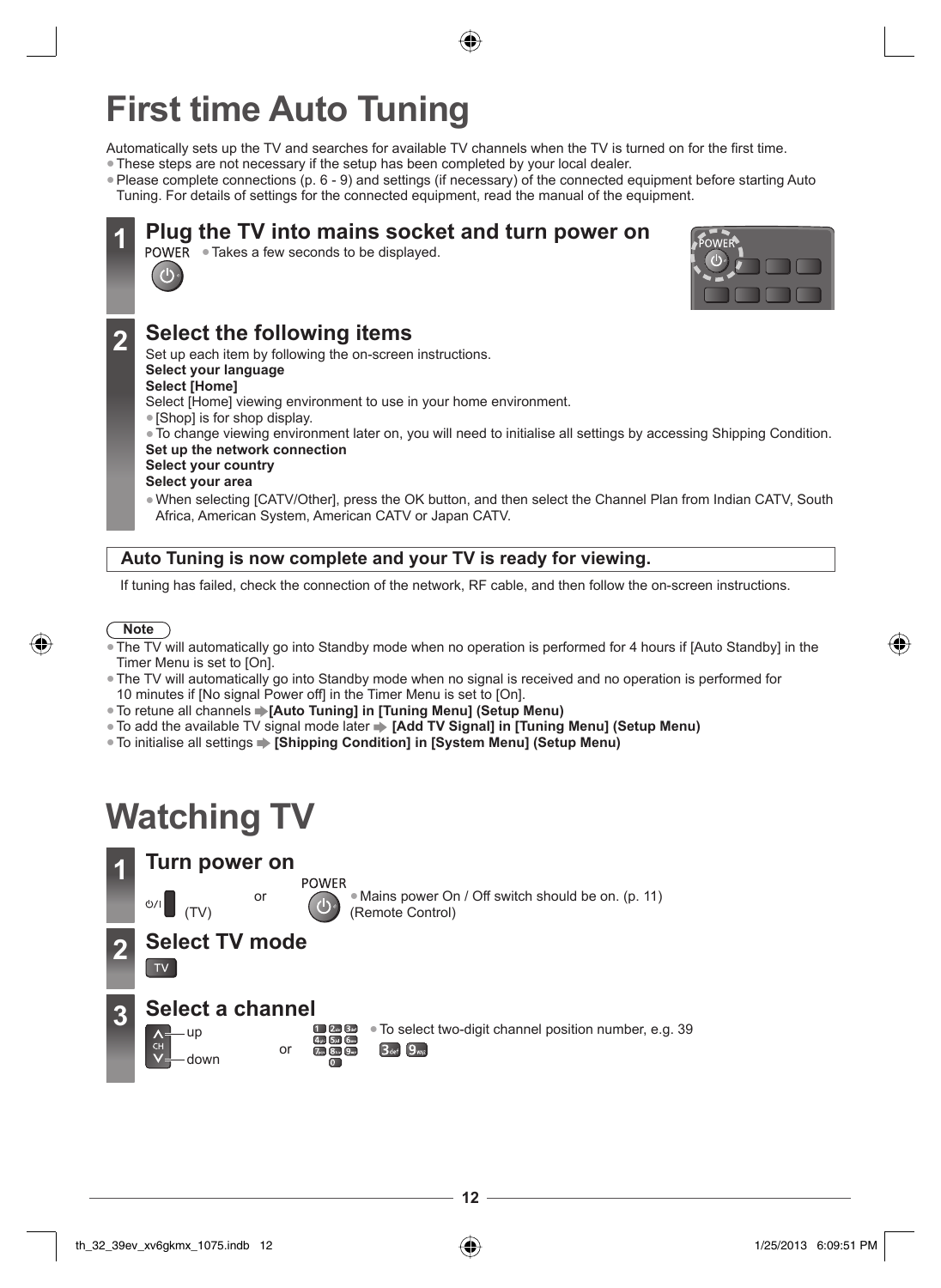# **How to Use eHELP**

[eHELP] is the detailed operating instructions built into the TV, and helps you to get more understanding of the operations for each feature.



- ●[Read first] will be displayed on the top page. Please read these instructions fully to get more understanding of the operation in [eHELP].
- ●If this is not the first time to view [eHELP] from when the TV is turned on, the confirmation screen is displayed to select whether [First Page] or [Last Page].

# **2 Select the category and item**



●To display the menu related to the description (only for some descriptions)



◈

⊕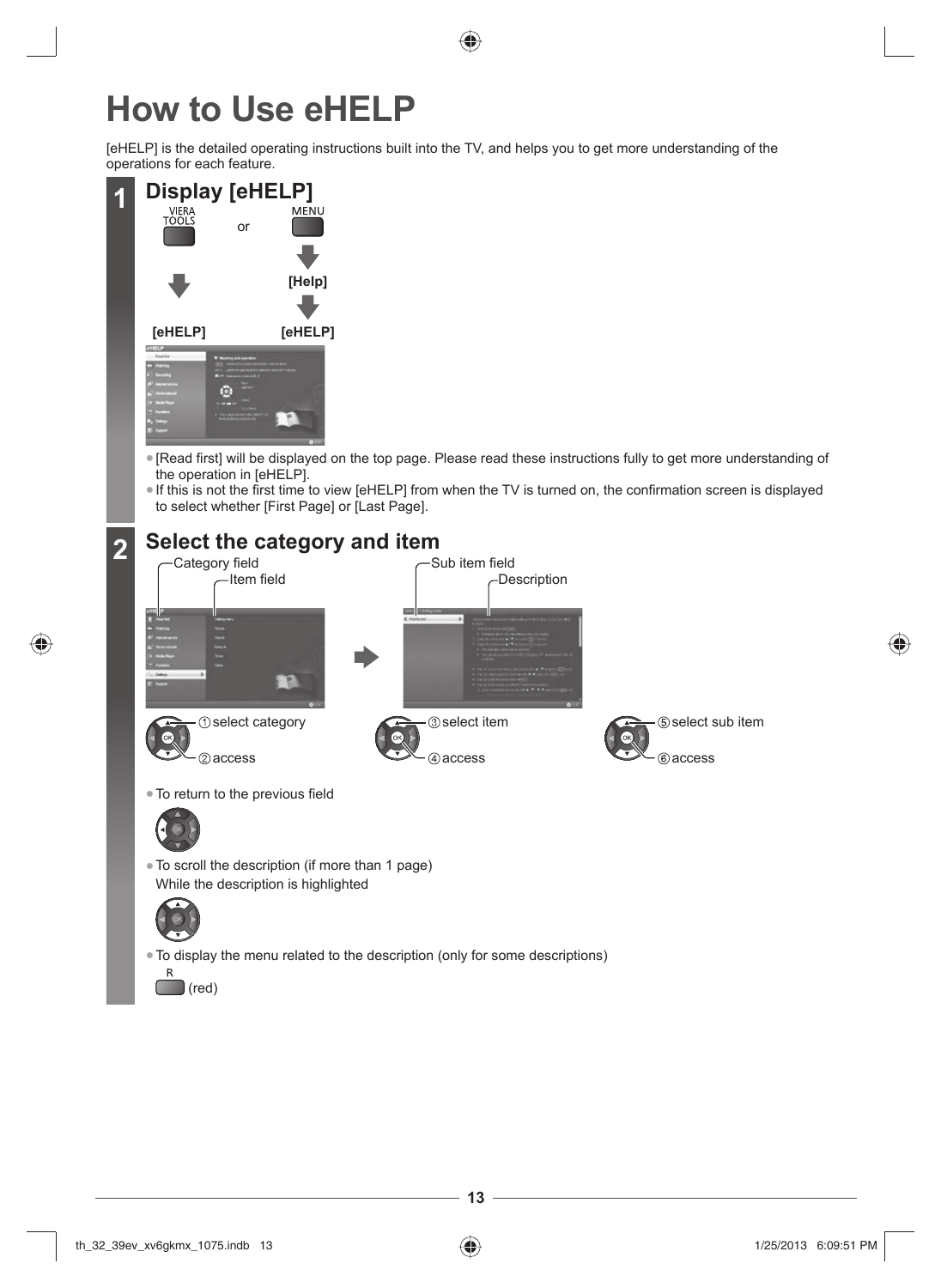

# **FAQs**

Before requesting service or assistance, please follow these simple guides to solve the problem. ●For more information, refer to [eHELP] (Support > FAQs).

#### **The TV does not switch on**

• Check the mains lead is plugged into the TV and the socket outlet.

#### **The TV goes into Standby mode**

●Auto power standby function is activated.

#### **The remote control does not work or is intermittent**

- Are the batteries installed correctly? **→ (p. 10)**
- ●Has the TV been switched on?
- ●The batteries may be running low. Replace them with new ones.
- ●Point the remote control directly at the TV's remote control signal receiver (within about 7 m and a 30 degree angle of the signal receiver).
- ●Situate the TV away from sunshine or other sources of bright light not to shine on the TV's remote control signal receiver.

#### **No image can be displayed**

- ●Check the TV is turned on.
- Check the mains lead is plugged into the TV and the socket outlet.
- Check the correct input mode is selected.
- ●Check the setting of [AV1] ([COMPONENT] / [VIDEO]) in [Input Selection] to match the output of the external equipment.
- ●Is [Contrast], [Brightness] or [Colour] in the Picture Menu set to the minimum?
- Check all required cables and connections are firmly in place.

#### **Unusual image is displayed**

- ●Turn the TV off with Mains power On / Off switch, then turn it on again.
- ●If the problem persists, initialise all settings. **[Shipping Condition] in [System Menu] (Setup Menu)**

#### **Parts of the TV become hot**

●Even if the temperature of parts of the front, top and rear panels has risen, these temperature rises do not cause any problems in terms of performance or quality.

**The LCD panel moves slightly and clattered sound is heard when it is pushed with a finger**

●There is some flexibility around the panel to prevent damage to the panel. This is not a malfunction.

# **Maintenance**

# **First, remove the mains plug from the socket outlet.**

# **Display panel, Cabinet, Pedestal**

#### **Regular care:**

Gently wipe the surface of the display panel, cabinet, or pedestal by using a soft cloth to clean the dirt or fingerprints. **For stubborn dirt:**

First clean the dust on the surface. Dampen a soft cloth with clean water or diluted neutral detergent (1 part detergent to 100 parts water). Wring the cloth and wipe the surface. Finally, wipe away all the moisture.

**Caution**

- ●Do not use a hard cloth or rub the surface too hard, otherwise this may cause scratches on the surface.
- ●Take care not to subject the TV's surfaces to water or detergent. Liquid inside the TV could lead to product failure.
- ●Take care not to subject the surfaces to insect repellent, solvent, thinner or other volatile substances. This may degrade surface quality or cause peeling of the paint.
- ●The surface of the display panel is specially treated and may be easily damaged. Take care not to tap or scratch the surface with your fingernail or other hard objects.
- ●Do not allow the cabinet and pedestal to make contact with a rubber or PVC substance for a long time. This may degrade surface quality.

#### **Mains plug**

Wipe the mains plug with a dry cloth at regular intervals. Moisture and dust may cause fire or electrical shock.

th\_32\_39ev\_xv6gkmx\_1075.indb 14 h\_32\_39ev\_xv6gkmx\_1075.indb 14 h\_32\_39ev\_xv6gkmx\_1075.indb 14

**14**

**S**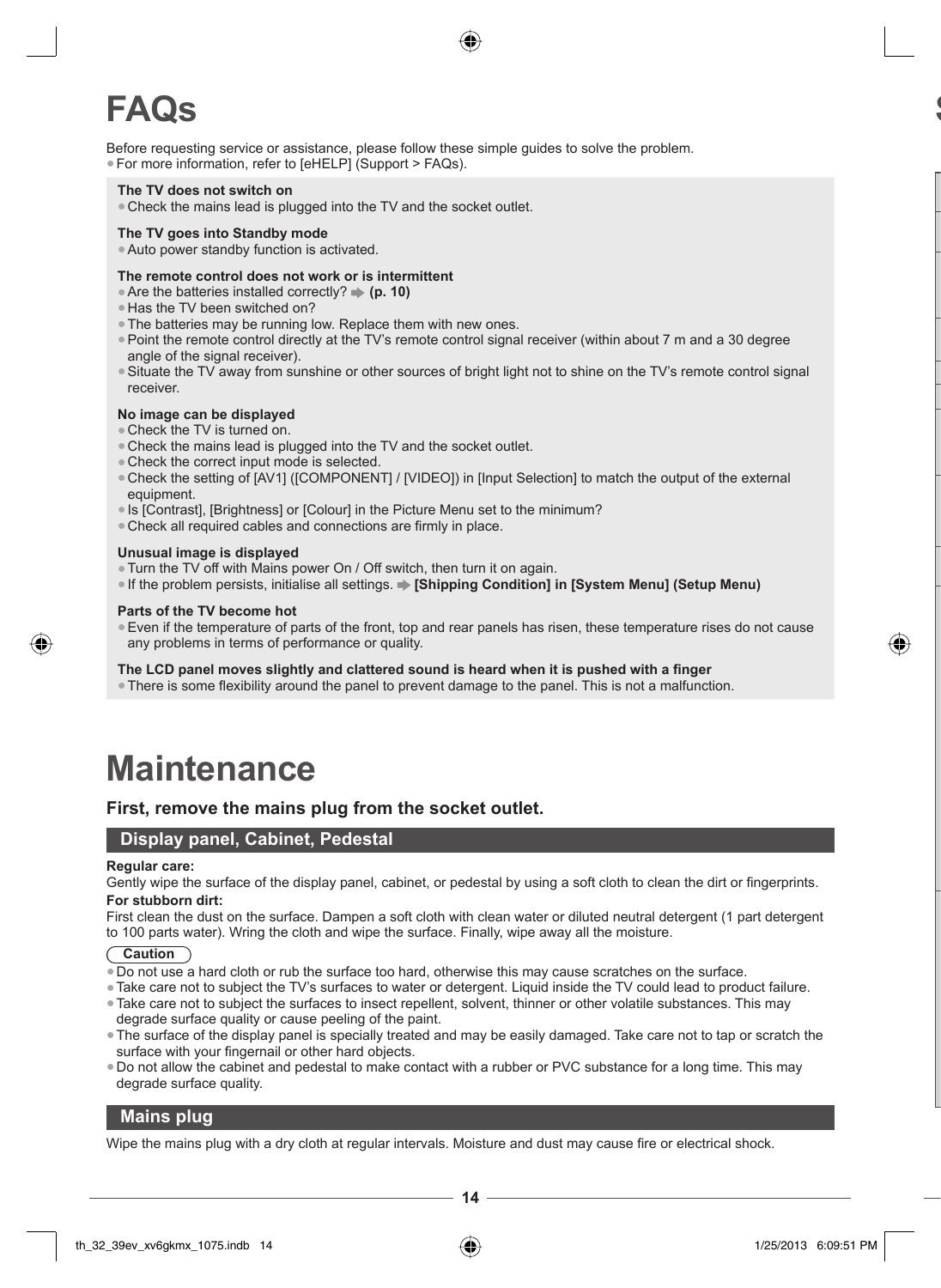$\bigoplus$ 

# **Specifications**

|                      |                                                                                                                                                                                                      | XV6 series ]                                                                                                                                     |                                               |                                          | [EV6 series]                                                   |                                                   |                       |  |  |  |
|----------------------|------------------------------------------------------------------------------------------------------------------------------------------------------------------------------------------------------|--------------------------------------------------------------------------------------------------------------------------------------------------|-----------------------------------------------|------------------------------------------|----------------------------------------------------------------|---------------------------------------------------|-----------------------|--|--|--|
|                      | Model No.                                                                                                                                                                                            | TH-L32XV6K                                                                                                                                       |                                               | <b>TH-L32XV6G</b><br><b>TH-L32XV6M</b>   | <b>TH-L39EV6G</b><br>TH-L39EV6K<br>TH-L39EV6M<br>TH-L39EV6X    |                                                   |                       |  |  |  |
|                      | <b>Power source</b>                                                                                                                                                                                  | AC 220-240 V,<br>50 / 60 Hz                                                                                                                      |                                               | AC 110-240 V, 50 / 60 Hz                 |                                                                |                                                   |                       |  |  |  |
|                      | Rating                                                                                                                                                                                               | 58.0 W                                                                                                                                           |                                               |                                          |                                                                | 66.0 W                                            |                       |  |  |  |
| Power                | <b>Standby power</b><br>consumption                                                                                                                                                                  | 0.25W                                                                                                                                            |                                               |                                          | 0.2 W                                                          |                                                   |                       |  |  |  |
|                      | Visible screen size<br>(diagonal)                                                                                                                                                                    | 80 cm                                                                                                                                            |                                               |                                          |                                                                | 98 cm                                             |                       |  |  |  |
|                      | <b>Display resolution</b>                                                                                                                                                                            | 1,366 (W) $\times$ 768 (H)                                                                                                                       |                                               |                                          | 1,920 (W) $\times$ 1,080 (H)                                   |                                                   |                       |  |  |  |
| Panel                |                                                                                                                                                                                                      | LED backlight Liquid Crystal Display                                                                                                             |                                               |                                          |                                                                |                                                   |                       |  |  |  |
| Sound                | <b>Speaker</b>                                                                                                                                                                                       | $(90 \text{ mm} \times 25 \text{ mm}) \times 2$ ,                                                                                                |                                               | 8Ω                                       | $(90 \text{ mm} \times 22 \text{ mm}) \times 2$ ,<br>$8\Omega$ |                                                   |                       |  |  |  |
|                      | <b>Audio output</b>                                                                                                                                                                                  | $10 W (5 W + 5 W)$                                                                                                                               |                                               |                                          |                                                                | 20 W (10 W + 10 W)                                |                       |  |  |  |
|                      | 731 mm × 493 mm × 207 mm<br>879 mm × 573 mm × 217 mm<br>(With Pedestal)<br>(With Pedestal)<br>Dimensions (W × H × D)<br>731 mm × 439 mm × 59 mm<br>879 mm × 519 mm × 49 mm<br>(TV only)<br>(TV only) |                                                                                                                                                  |                                               |                                          |                                                                |                                                   |                       |  |  |  |
| <b>Mass</b>          |                                                                                                                                                                                                      | 8.0 kg Net (With Pedestal)<br>7.0 kg Net (TV only)                                                                                               |                                               |                                          | 13.0 kg Net (With Pedestal)<br>11.0 kg Net (TV only)           |                                                   |                       |  |  |  |
|                      |                                                                                                                                                                                                      | <b>VIDEO</b>                                                                                                                                     |                                               | RCA PIN Type $\times$ 1                  |                                                                | 1.0 V[p-p] $(75 \Omega)$                          |                       |  |  |  |
|                      | AV <sub>1</sub> IN<br>(COMPONENT /                                                                                                                                                                   | <b>AUDIO L - R</b>                                                                                                                               | $RCA$ PIN Type $\times$ 2<br>$0.5$ V[ $rms$ ] |                                          |                                                                |                                                   |                       |  |  |  |
|                      | <b>VIDEO)</b>                                                                                                                                                                                        | Y<br>1.0 V[p-p] (including synchronisation)<br>PB/CB, PR/CR<br>±0.35 V[p-p]                                                                      |                                               |                                          |                                                                |                                                   |                       |  |  |  |
|                      |                                                                                                                                                                                                      | <b>VIDEO</b><br>RCA PIN Type $\times$ 1                                                                                                          |                                               |                                          |                                                                | 1.0 V[p-p] (75 $\Omega$ )                         |                       |  |  |  |
|                      | AV <sub>2</sub> IN                                                                                                                                                                                   | <b>AUDIO L - R</b>                                                                                                                               | RCA PIN Type $\times$ 2                       |                                          |                                                                |                                                   | $0.5$ V[ $rms$ ]      |  |  |  |
|                      | <b>AUDIO OUT</b>                                                                                                                                                                                     | <b>AUDIO L - R</b>                                                                                                                               |                                               | $RCA$ PIN Type $\times$ 2                | $0.5$ V[ $rms$ ]                                               |                                                   |                       |  |  |  |
| Connection terminals | HDMI 1 / 2 input                                                                                                                                                                                     | <b>TYPE A Connectors</b><br>HDMI 1: Content Type<br>HDMI 2: Content Type, Audio Return Channel<br>. This TV supports "HDAVI Control 5" function. |                                               |                                          |                                                                |                                                   |                       |  |  |  |
|                      | <b>ETHERNET</b>                                                                                                                                                                                      | 10BASE-T / 100BASE-TX                                                                                                                            |                                               |                                          |                                                                |                                                   |                       |  |  |  |
|                      | <b>USB 1/2</b>                                                                                                                                                                                       | <b>USB 2.0</b>                                                                                                                                   |                                               | DC 5 V, Max. 500 mA                      |                                                                |                                                   |                       |  |  |  |
|                      |                                                                                                                                                                                                      | 17 Systems                                                                                                                                       |                                               | Function                                 |                                                                | 17 Systems                                        | Function              |  |  |  |
|                      |                                                                                                                                                                                                      | PAL B, G, H<br>$\mathbf{1}$                                                                                                                      |                                               |                                          |                                                                | 8 NTSC 4.43/5.5 MHz                               |                       |  |  |  |
|                      |                                                                                                                                                                                                      | $\overline{2}$<br>PAL I                                                                                                                          |                                               |                                          | 9                                                              | NTSC 4.43/6.0 MHz                                 | Playback from Special |  |  |  |
|                      |                                                                                                                                                                                                      | 3<br>PAL D, K<br>$\overline{4}$                                                                                                                  |                                               | Reception                                |                                                                | 10 NTSC 4.43/6.5 MHz                              |                       |  |  |  |
|                      | Receiving systems /                                                                                                                                                                                  | SECAM B, G<br>of broadcast<br>5<br>SECAM D, K                                                                                                    |                                               |                                          | 11 NTSC 3.58/5.5 MHz<br>12 NTSC 3.58/6.0 MHz                   | VCR's or DVD                                      |                       |  |  |  |
|                      | <b>Band name</b>                                                                                                                                                                                     | 6<br><b>SECAM K1</b>                                                                                                                             |                                               | transmissions and<br>Playback from Video |                                                                | 13 NTSC 3.58/6.5 MHz                              |                       |  |  |  |
|                      |                                                                                                                                                                                                      |                                                                                                                                                  |                                               | Cassette Tape                            |                                                                | 14 SECAM I                                        |                       |  |  |  |
|                      |                                                                                                                                                                                                      | NTSC M (NTSC                                                                                                                                     | Recorders                                     |                                          | 15 PAL 60 Hz/5.5 MHz                                           |                                                   |                       |  |  |  |
|                      |                                                                                                                                                                                                      | $\overline{7}$<br>3.58/4.5 MHz)                                                                                                                  |                                               |                                          | 16 PAL 60 Hz/6.0 MHz                                           | Playback from Special<br>Disc Players and Special |                       |  |  |  |
|                      |                                                                                                                                                                                                      |                                                                                                                                                  |                                               |                                          |                                                                | 17 PAL 60 Hz/6.5 MHz                              | VCR's or DVD          |  |  |  |

**15**

 $\bigcirc$ 

 $\bigcirc$